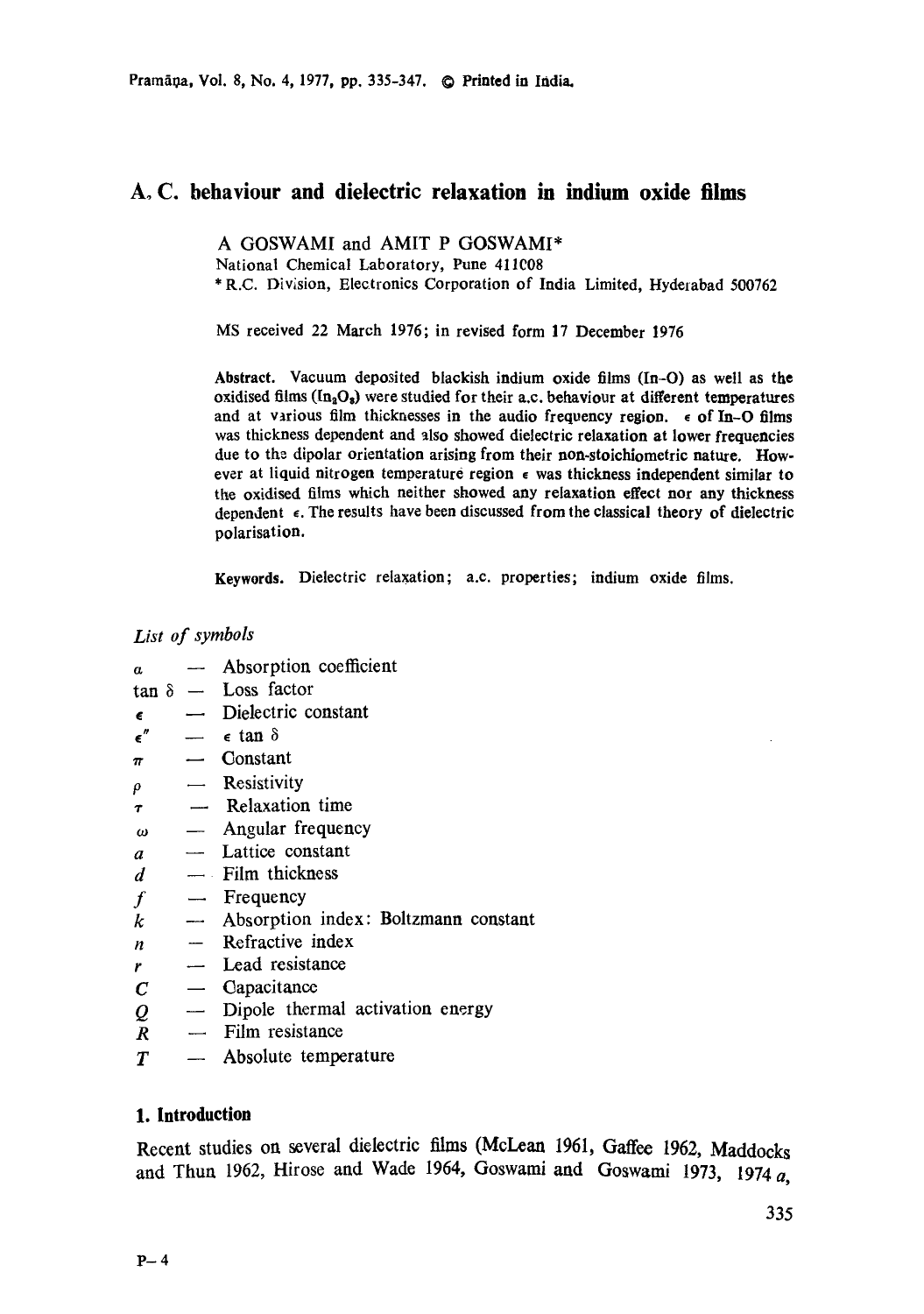1975  $a, b$ ) have shown that these films had thickness independent dielectric constants ( $\epsilon$ ), a loss minima (tan  $\delta_{\min}$ ) in the audio frequency range, negligible absorption indices  $(k)$  and absorption coefficients  $(a)$ , etc., in the visible region. Vacuum deposits of a few oxide films, *viz.,* molybdenum oxide (Nadkarni and Simmons 1970), niobium oxide (Nb-O) (Goswami and Goswami 1974b), on the other hand, showed thickness dependent  $\epsilon$ , loss peaks, and comparatively large k and a. During our preliminary studies of vacuum deposits of indium oxide which was blackish in nature, it was observed that these had thickness dependent  $\epsilon$ (Goswami and Goswami 1974 $c$ ) similar to those of Nb-O film (Goswami and Goswami 1974 b) whilst for the thermally oxidised films  $(In_2O_3) \in$  was thickness indepcndent. A comparative study has therefore been made on the a.c. behaviour of two types of indium oxide films and is presented below.

#### **2. Experimental**

The oxide films prepared by the thermal evaporation in vacuo ( $\sim 10^{-5}$  torr) of the bulk indium oxide powder (99.999°) purity, supplied by Fluka AG) from a preflashed Mo-boat were blackish in colour (hereafter In-O). These were then deposited on precleaned glass substrates already having a thick layer of A1 film to be used as a base electrode. Capacitors of the type A1/In-O/A1 of different oxide film thicknesses (200-4400 A) were then fabricated, aged at room temperature and finally annealed by repeated heating and cooling cycles in vacuo between  $27-110^{\circ}$ C in the manner described already (Goswami and Goswami 1973). These post fabrication treatments were essential for the reproducibility of the results. In some cases a long ageing say for about a year was also carried out.

For the fabrication of the oxidised film capacitors, the blackish (In-O) films were first deposited on A1 coated glass substrates. These films were then oxidised in air for about 2 hr at about  $320^{\circ}$ C. The oxidised dielectric layers thus formed (hereafter  $In_2O_3$ ) were transparent showing an interference colour. The resistance of these films increased enormously whilst that of the base electrode did not change significantly. The counter electrode also of A1 was then vacuum deposited to form  $Al/In_2O_3/Al$  types of capacitors. These were then given post treatments similar to those of Al/In-O/Al capacitors.

Capacitance (C), loss factor (tan  $\delta$ ), etc., were measured in the a.f. range (10<sup>2</sup>- $10<sup>5</sup>$  Hz) between  $88-360$ ° K in a set-up consisting of cryostat, microvoltmeter. Marconi Universal Bridge (Model TF 2700), frequency generator, etc., in the manner already described (Goswami and Goswami 1973) and  $\epsilon$  and  $\epsilon''$  ( $\epsilon$  tan  $\delta$ ) evaluated. Film thickness (d) of the oxide layers was estimated by the multiple beam interferomctry technique. The details of capacitor fabrication, measurements, precautions, etc., had been described in our previous papers. X-ray and electron diffraction methods were used respectively for the phase structures of the bulk and the deposited films.

#### **3. Results**

#### *A. In-O films*

**The** bulk indium oxide powder was crystalline and had the normal b.e.c, structure ( $a = 10.12$  Å) conforming to In<sub>2</sub>O<sub>3</sub>. The blackish In-O films as found by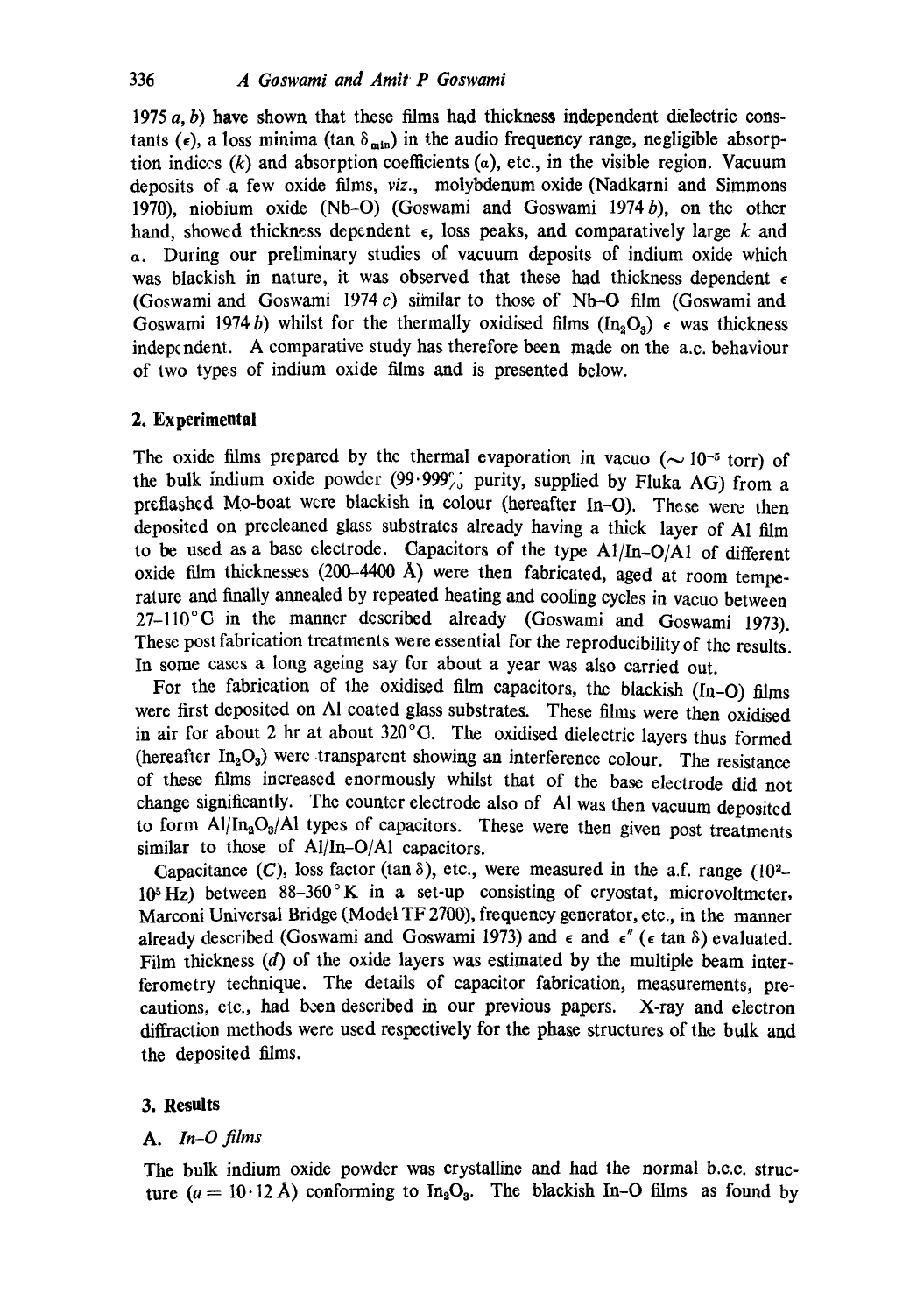electron diffraction method were either amorphous or had a fine grained structure. These films also had a high k  $(0.7-1.2)$  depending on the film thickness and the wavelength of the light.

(i) Thickness and temperature effects on  $C$  and  $\epsilon$ .

The variations of C and  $\epsilon$  with  $1/d$  at 88°K and 300°K are shown in figure 1. It is seen that whilst  $C$  remained practically constant for all film thicknesses at  $300^\circ$ K,  $\epsilon$  however increased considerably from about 10 to 320 with increasing d. A similar change of  $\epsilon$  was also observed at other temperatures ranging between 260-360 °K. But at a very low temperature ( $\sim 88$  °K), the variations of C and  $\epsilon$  were different,  $\epsilon$  being constant ( $\sim$  53) for all film thicknesses > 1000 Å (figure 1) as observed for ZnS,  $Sb_2O_3$ ,  $Dy_2O_3$  and praseodymium oxide films reported by us earlier. A slight thickness dependence of dielectric constant for thinner films was no doubt associated with the presence of voids, discontinuities, etc., as explained previously for ZnS and other films. The temperature dependence of  $\epsilon$  and C of In-O films will be discussed later.

(ii) Effects of frequency (f) and temperature on C, tan  $\delta$ , etc.

Capacitance generally decreased with the increase of frequency  $(f = \omega/2\pi)$  and the decrease of temperature, but never attained a constant value even at the highest frequency  $({\sim}10^5 \text{ Hz})$  unlike ZnS and other films. Figure 2 shows typical tan  $\delta$  vs. f graphs at different temperatures for  $d \sim 2350$  Å. It is seen that tan  $\delta_{\text{min}}$ occurred at a characteristic frequency (denoted by  $f_{\min}$ ) depending on the temperature and the variation of tan  $\delta_{\min}$  was not regular with either the rise or fall of temperatures unlike ZnS films. This irregularity in tan  $\delta$  or  $f_{min}$  with temperatures around 297°K was similar to those of Nb–O films observed by us earlier. When the graph was replotted with tan  $\delta$  against f at the same temperature region a prominent loss peak could be seen (figure 3) and this showed a shift towards



**Figure 1.** Variation of C and  $\epsilon$  with  $1/d$  at 300° and 88°K.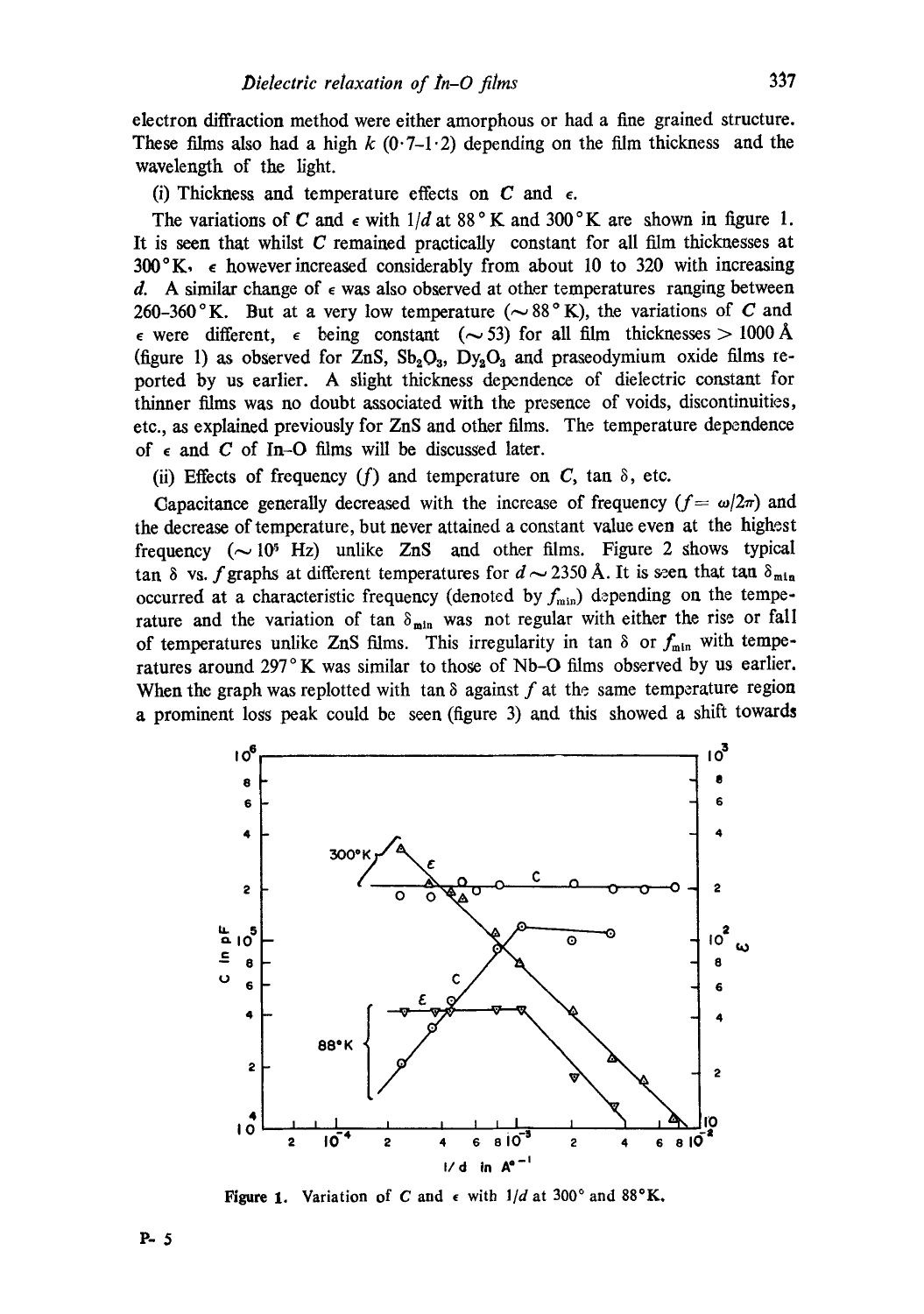

Figure 2. Variation of  $\tan \delta$  with f at different temperatures.



Figure 3. Variation of tan  $\delta$  with temperature at different frequencies,  $d = 2350 \text{ Å}$ 

the higher temperature region with the rise of  $f$ . Similar peaks reported previously (Harrop and Wynklyn 1964, Barkhardt 1966, Goswami and Goswami 1974 b) had been ascribed to the dielectric relaxation phenomenon arising from the dipolar orientations. However, peaks observed in the vacuum deposited molybdenum oxide films were attributed to the presence of barrier layers between the electrodes and the dielectric oxide layers by Simmons and co-workers (Nadkarni and Simmons 1970, Simmons et al 1970).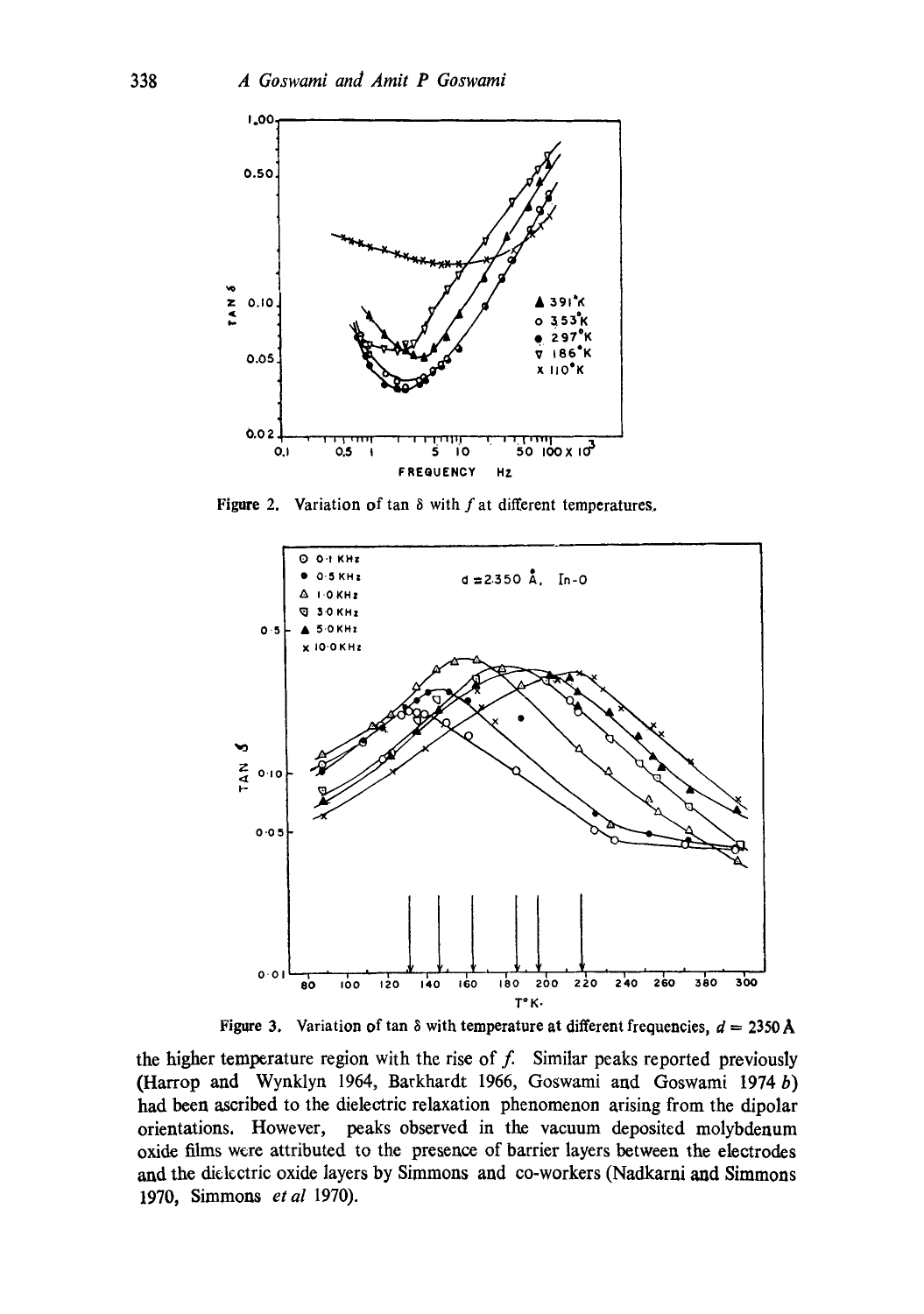The relaxation observed in the present case was also confirmed by plotting both  $\epsilon$  and  $\epsilon''$  against f at different temperatures (figure 4).  $\epsilon$  decreased slowly with the rise of temperature, but  $\epsilon$ " despite its slow rise at the initial stage increased rapidly, attained a maximum and decreased further with increasing f. It is interesting to note that the peak shifted towards the low frequency region with the lowering of temperature, but at a very low temperature region (say  $\sim$ 88 ° K or less) no peak in  $\epsilon$ " could be observed at the lowest frequency of our measurements. This dearly indicated the absence of any dielectric relaxation phenomena. Similar features were also observed for other film thicknesses. A Cole-Cole plot of  $\epsilon''$  vs.  $\epsilon$  over the a.f. range for different temperatures is shown in figure 5. All the points lie on an arc of a circle which finally tends to become a semicircle with the increase of temperature. This deviation from an ideal semicircle at lower temperature region can be attributed to the spread in the relaxation time.

### (iii) Dipole thermal activation energy  $(Q)$ .

An average value of  $Q$  was calculated using the relation  $f$ (relaxation frequency)  $=f_0 \exp(-Q/kT)$  (Nadkarni *et al.* Simmons *et al, loc. cit)* and by plotting the frequency where  $f_{\text{max}}$  occurred (figure 3) against  $1/T$  (figure 6). Table 1 shows Q obtained from slopes for different values of  $d$ . It is seen that  $Q$  decreased with increasing  $d$  and had a tendency to become constant at higher film thicknesses.

## **B.** Oxidised films  $(In_2O_3)$

These films as mentioned earlier were transparent and showed interference colour. Electron diffraction studies of films formed on glass or NaOl substrates



Figure 4. Variation of  $\epsilon$  and  $\epsilon''$  with f at different temperatures,  $d = 2350 \, \text{Å}_\tau$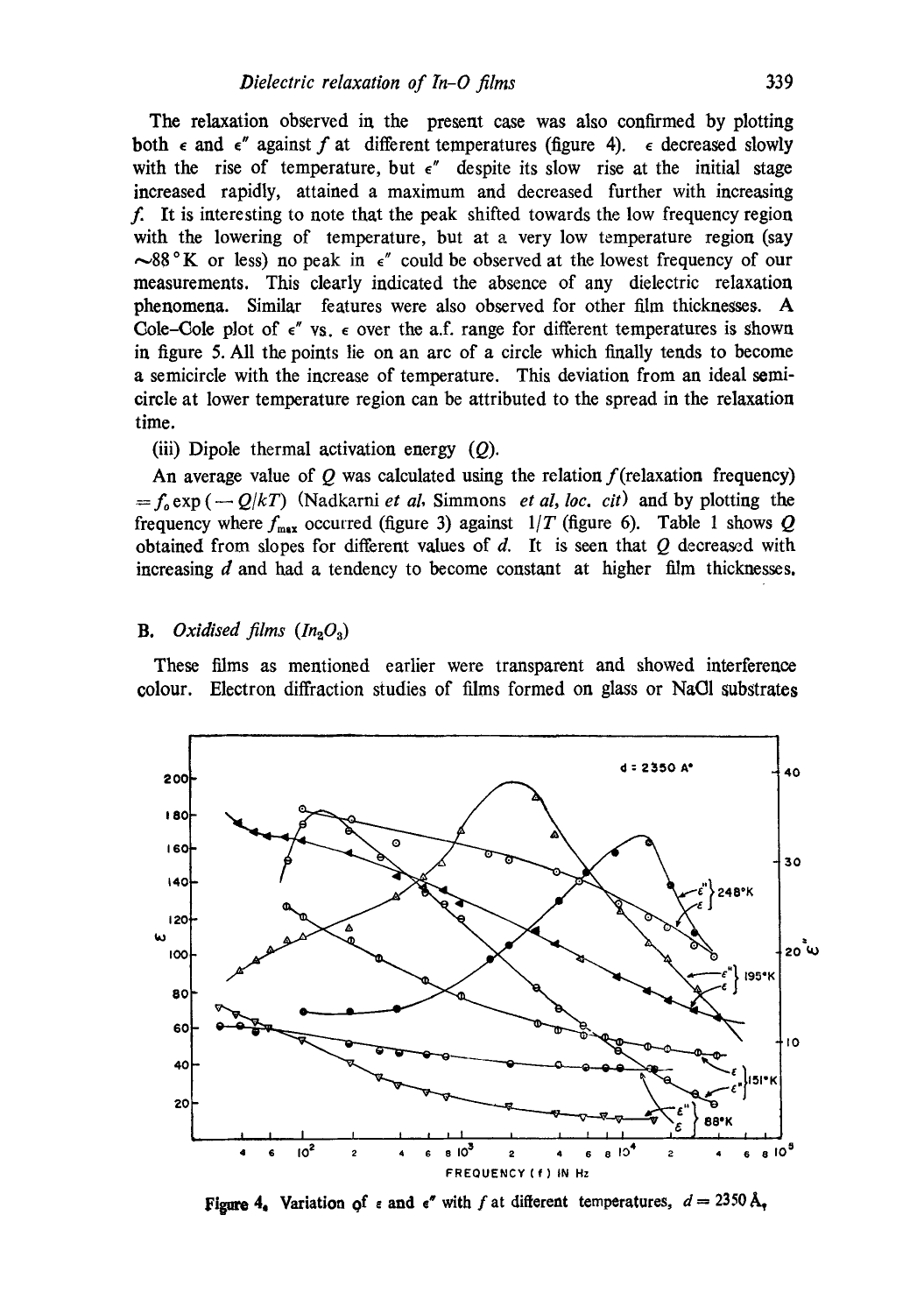

Figure 5. Variation of  $\epsilon''$  with  $\epsilon$ at different temperatures,  $d = 2350 \text{ Å}.$ 

Figure 6. Variation of  $f_{\text{max}}$  with  $1/T$ ,  $d = 2350 \text{ Å}.$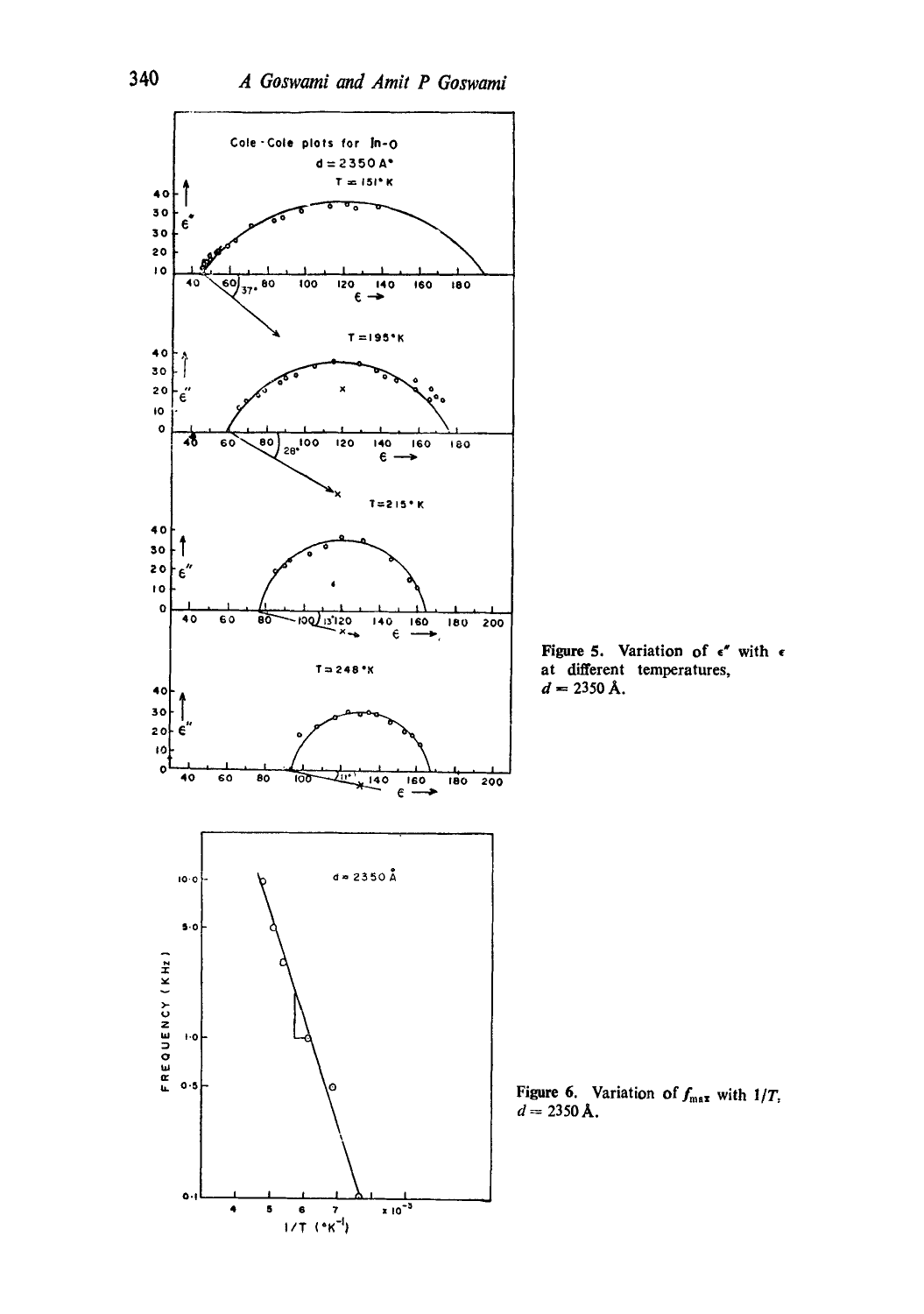

Figure 7. Electron diffraction patterns of polycrystalline  $In_2O_8$  films.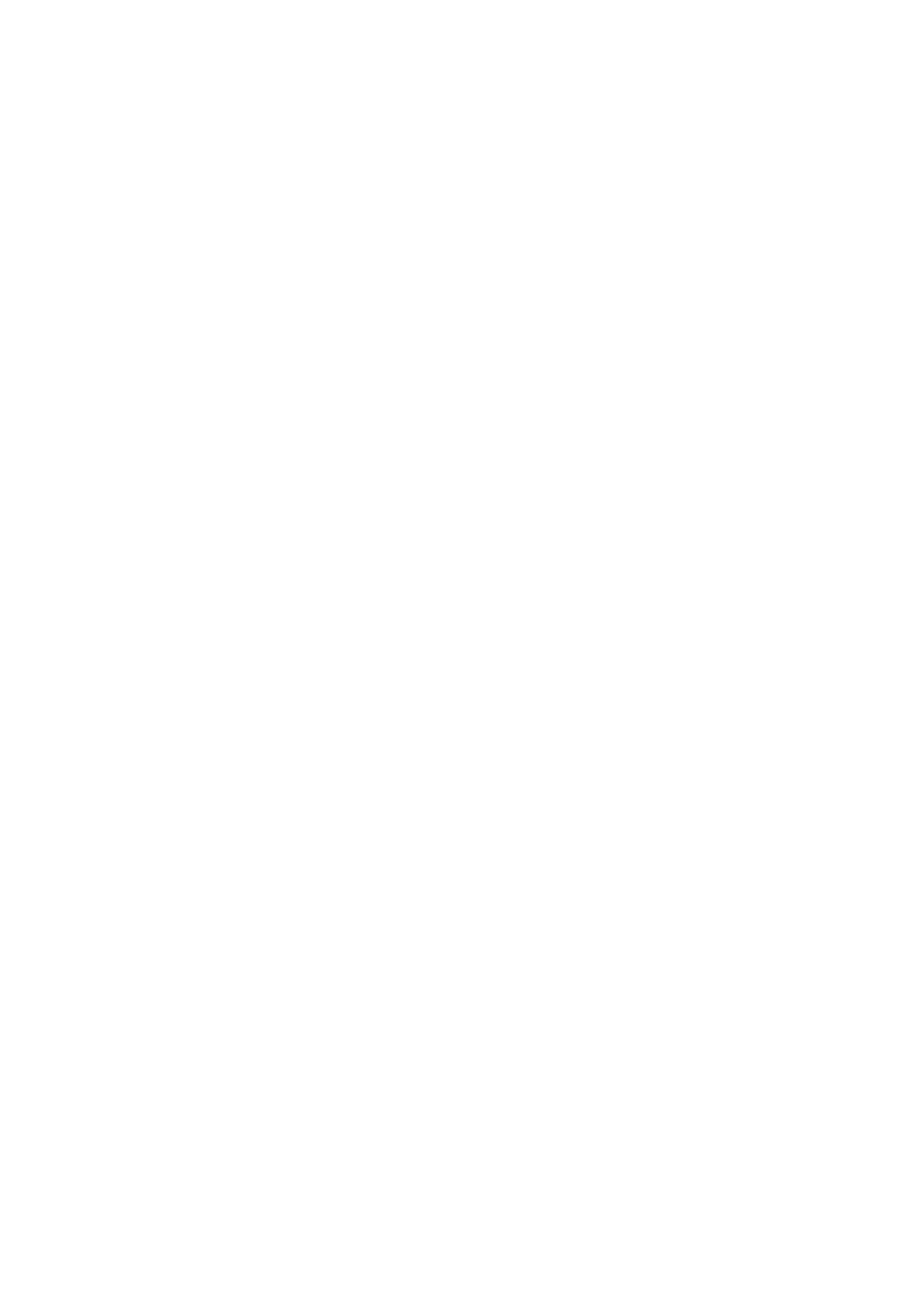| $d$ (in $\AA$ ) | 136   | 300  | 495 | 1120                   | 1665 | 2350 | 3900  |
|-----------------|-------|------|-----|------------------------|------|------|-------|
| $Q$ (in eV)     | 0.406 | 0.39 |     | $0.39$ $0.385$ $0.375$ |      | 0.35 | 0.347 |

**Table** 1. Variation of Q with film thickness (d)

both by reflection and transmission techniques revealed that the deposits were crystalline and had a b.c.c. structure  $(a \sim 10.12 \text{ Å})$  (figure 7) conforming to the bulk  $In_2O_3$ .

(i) Effect of d on C and  $\epsilon$ .

The variation of C and  $\epsilon$  with  $1/d$  is shown in figure 8. Whilst C continually decreased with increasing d, except for very thin films,  $\epsilon$  was constant ( $\sim$  60) similar to those of ZnS deposits. These features are no doubt in contrast to those of In-O films where  $\epsilon$  continually increased with d at most temperature except for very low ones. Tan  $\delta$  in the case of In<sub>3</sub>O<sub>3</sub> film capacitors was very low  $(-0.05-0.07)$  and more or less independent of film thicknesses.

(ii) Frequency and temperature effect on  $C$ , tan  $\delta$ , etc.

A typical variation of C with f for  $d \sim 1880$  Å at different temperatures is shown in figure 9. Capacitance decreased not only with the lowering of temperature but also with the rise of frequency and became invariant nearly at the liquid nitrogen temperature unlike In-O films. Figure 10 shows the variation of  $f$  and temperature on tan  $\delta$ , where tan  $\delta_{\text{min}}$  occurred at a frequency  $f_{\text{min}}$  depending on temperature. Further  $f_{\min}$  shifted gradually to the higher frequency with the rise of temperature as observed previously for ZnS,  $Sb_2O_3$ , praseodymium oxide and  $Dy_2O_3$  films (loc, cit.) in contrast to In-O and Nb-O films where the variation was irregular and overlapping of tan  $\delta_{\min}$  occurred. In<sub>2</sub>O<sub>3</sub> did not show any tan  $\delta$ peak at all even at lower frequencies and temperatures.

#### **4. Discassion**

The above studies clearly demonstrated the marked differences in the structural and a.c. behaviour of absorbing In-O and transparent oxidised  $(In_2O_3)$  films. Since In-O films were easily oxidised to  $In_2O_3$  in air, the former must have been a lower oxide or suboxide of indium resulting from the dissociation of  $In_2O_3$ in vacuo during deposition in the manner Nb-O was formed from  $Nb<sub>2</sub>O<sub>5</sub>$  (Goswami and Goswami 1974b). Similar dissociations had also been previously reported by various workers (Mellor 1934, Goswami and Trehan 1957, Goswami 1965.) The dissociation of  $In_2O_3$  during vacuum evaporation to species like InO,  $In_2O$ , In, etc., had also been previously reported (Thiel and Luckmann 1928, Burns 1966). It is therefore reasonable to conclude that the In-O films really consisted of  $In_2O_3$ mixed with varying amounts of the above dissociated species thus leading to the formation of non-stoichiometric composition with the above species embedded in the  $In_2O_3$  lattice matrices. The resulting oxide layer could then be considered to have a high concentration of impurities or doping agents. Consequently, the electrical behaviour will be similar to those of vacuum deposited molybdenum oxide films which also had a high doping concentration.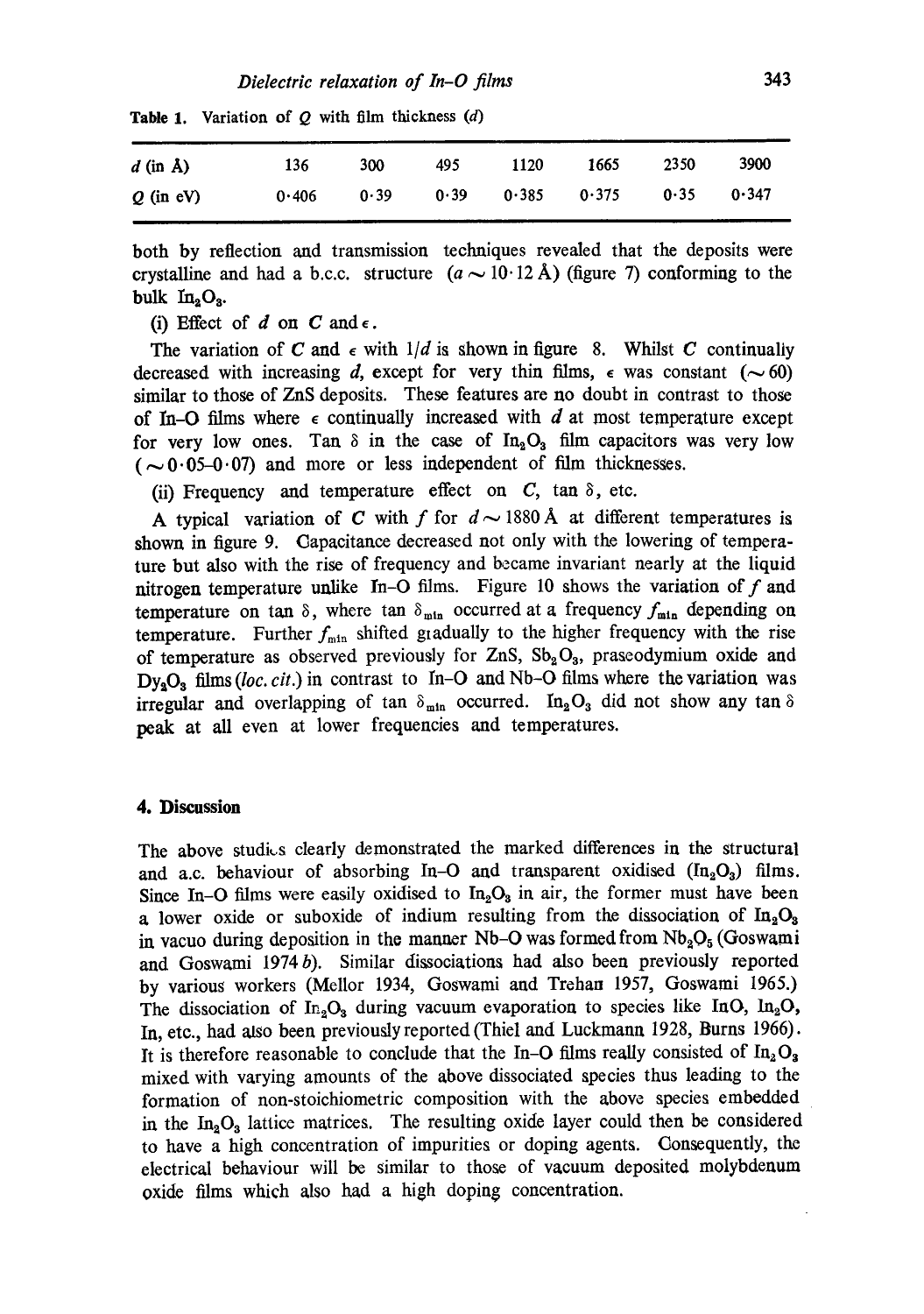

Figure 8. Variation of C and  $\epsilon$  with  $1/d$  at 1 kHz at room temperatur:



Figure 9. Variation of C with frequency at different temperatures  $(d = 1880 \text{ Å})$ 

Various features of In-O films namely the variations of  $\epsilon$  with film thickness,. invariant capacitance with the frequency at room temperature,  $\epsilon$  '' vs.  $\epsilon$  graphs lying on arcs tending to be on semi-circles with the change of temperature, etc. clearly demonstrated the relaxation effect. This could also arise either due to dipole orientations as a consequence of the classical theory (Debye 1912) or alternatively from the Maxwell-Wagner dispersion effects (Wagner 1914) where the system was supposed to be heterogenous involving a definite interface between the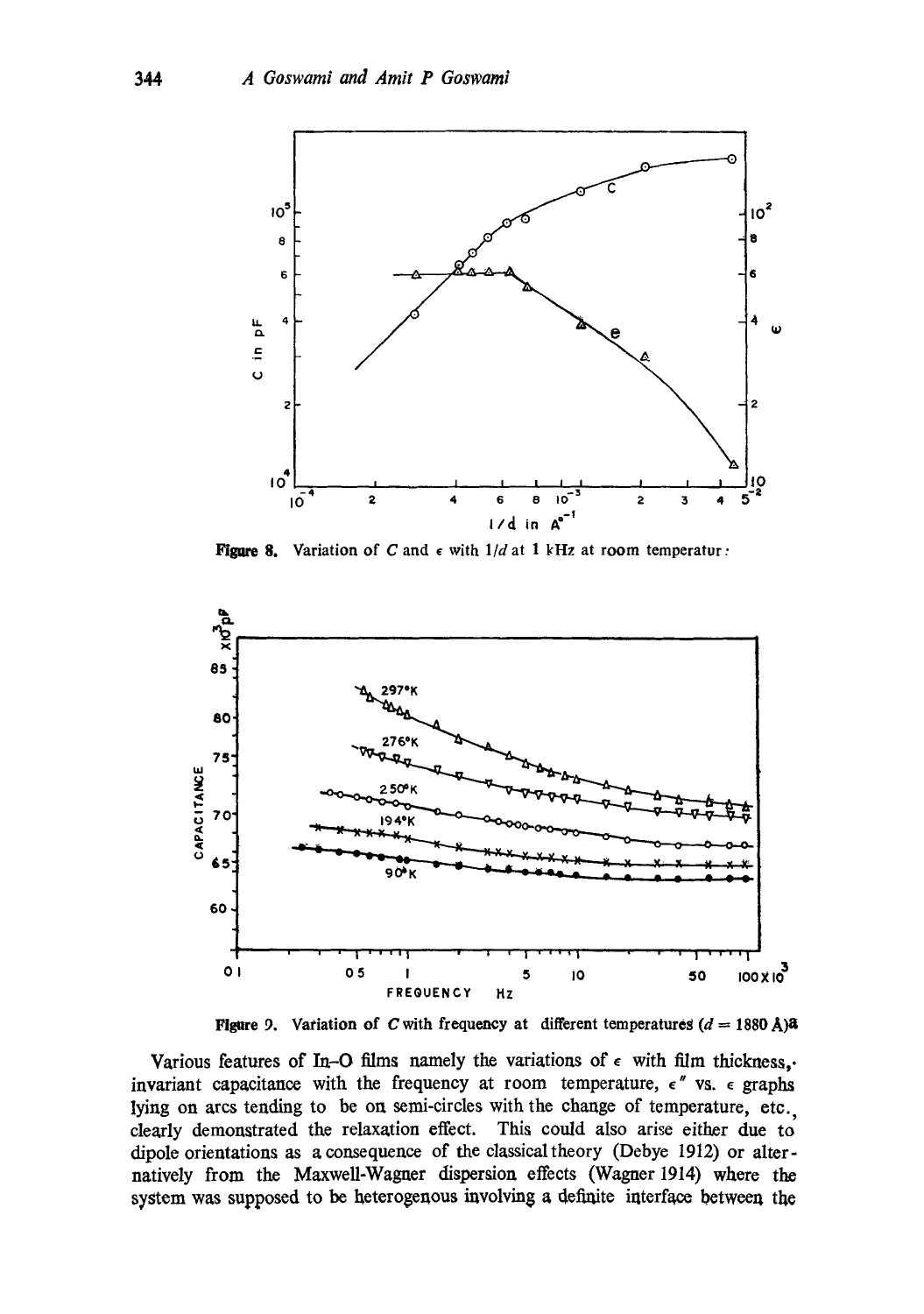

Figure 10. Variations of tan  $\delta$  with frequency at different temperatures  $(d = 1880 \text{ Å}).$ 

various species and the medium as observed in the case of biological macromolecules or colloidal suspensions in water (Schwan *et al* 1962). Since electron microscopic examination of In-O films did not reveal any distinct interface or boundaries and in fact the films were homogenous without showing any distinctive features, the latter alternative, *i.e.,* dispersion effect was ruled out. Consequently, the relaxation phenomenon was due to the dipole orientations. Another possibility, *i.e.*, interfacial polarisation was also not likely since it could generally occur at an extremely low frequency range  $(0.01$  to 1 Hz) (Weaver 1962, MacFarlane and Weaver 1966, Harrop and Campbell 1970). The relaxation frequency  $(f_{\text{relax}})$ was also temperature sensitive. Since at low temperatures ( $\sim 88^\circ \text{K}$ ) no peak was observed even at a frequency as low as 15 Hz, it was concluded that the dipoles which could rotate at higher temperatures were frozen and became immobile thus suppressing the orientational effects.

The shift of the relaxation peak to the higher frequency region with the rise of temperature and *vice versa* was also in accordance with the Debye theory of dipole orientations.  $f_{relax}$  defined as the reciprocal of the relaxation time ( $\tau$ ), would be at the higher frequency region when  $\tau$  was less and *vice versa*. Further, because of the inherent hindrance of the medium, the dipoles would require some definite interval of time to orientate themselves with the a.c. field to show the effect. Consequently with the increase of temperature,  $\tau$  would decrease and  $f_{relax}$  would now occur at the higher a.f. range as observed by us.

It was also found during our optical studies that with the increase of the film thickness, both  $k$  and  $\alpha$  increased thus suggesting a corresponding increase of the defect concentrations and hence of the dipoles. Since tan  $\delta_{\text{peak}}$  or  $\epsilon''_{\text{peak}}$  also increased with the film thickness this rise appeared to be due to the increase of the dipole concentration (Hatrop and Wynklyn 1964).

The thickness effects on C and  $\epsilon$  at room temperature and at 88°K were similar to those of MoOz films. Because of the high impurity concentration, the dielectric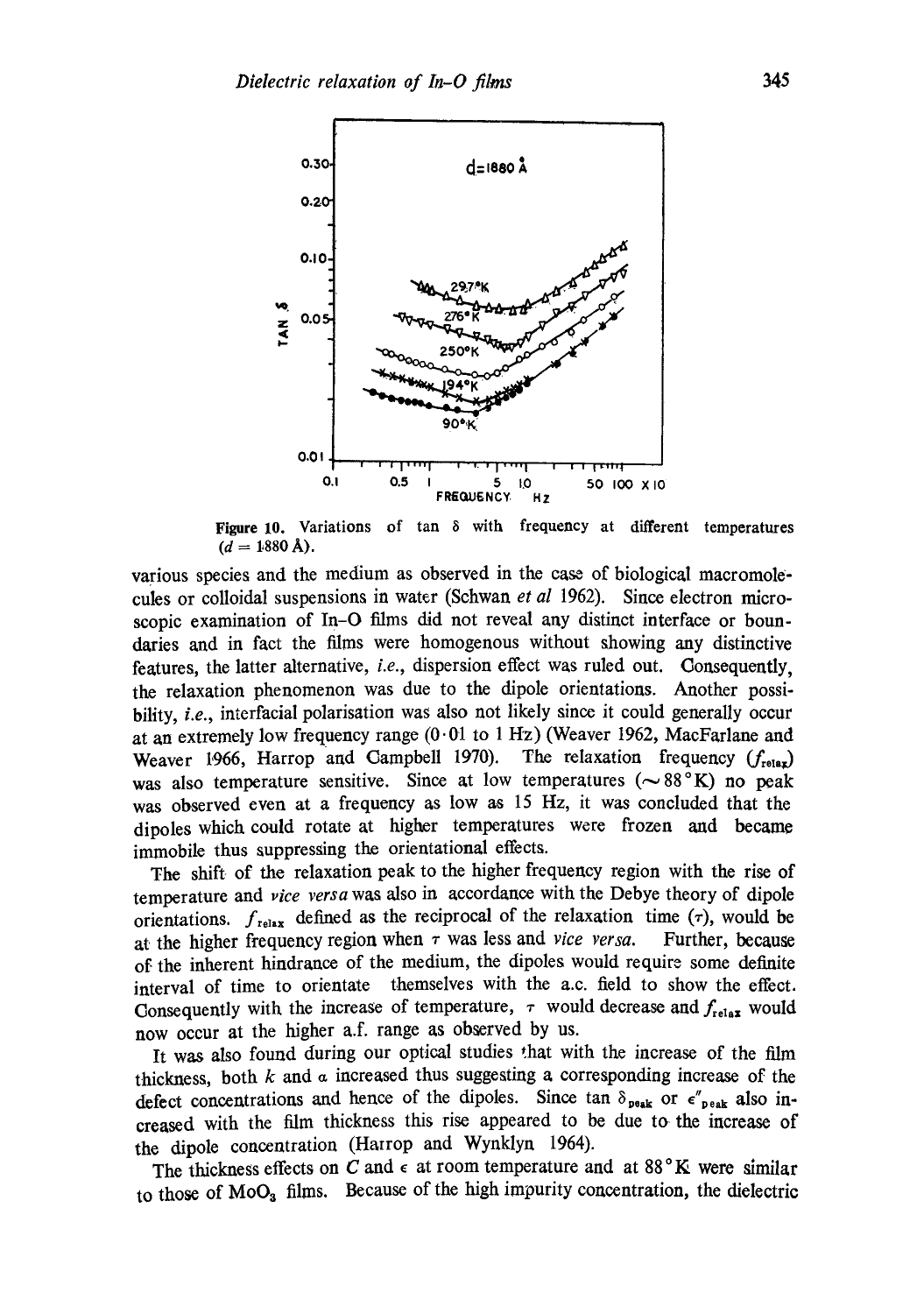layers would show considerable conductivity even at room temperature and these would then act as shunt resistance or impedance in the a.c. field. Hence capacitance measured would no longer be the real one and  $\epsilon$  thus evaluated would not be the characteristic of the material. However when chilled to  $\sim 88^{\circ}$ K, the mobile charge carriers introduced by the impurity would be frozen and the deposits would have the usual high resistivity leading to a constant  $\epsilon$  which was close to that of bulk  $In_2O_3$ .

It is interesting to mention that similar conclusions can also be arrived at from the phenomenological consideration of the dielectric behaviour. At extremely low temperatures ( $\sim 88^\circ$ K) the dipoles could not contribute much to dielectric constant because of the hindrance to their rotation and hence the contribution would predominantly be due to atomic and electronic polarisation thus leading to a constant  $\epsilon$ . However, with the increase of temperature the contributions from dipolar orientation would increase considerably and hence  $\epsilon$  would also increase.

The a.c. behaviour of the oxidised film capacitors was very similar to those of the ZnS films studied by us earlier. The dependence of  $\epsilon$  on the film thickness for thinner deposits could be attributed chiefly to the defects such as voids present in these films. For thicker films, however,  $\epsilon$  was constant ( $\sim$  60) at 1 kHz at room temperature. The temperature variations of capacitance and tan  $\delta$ , etc., can be explained with the help ofeq. (9) of our paper on ZnS film capacitors (Goswami and Goswami 1973). The effect of frequency at different temperatures and also the occurrence of tan  $\delta_{\min}$  and its shift to higher frequencies with the increase of temperature are the direct consequences of our model proposed for ZnS film capacitors. With the help of eq.  $9 b$  of our paper, the electrode lead resistance  $(r)$  was calculated and found to be about  $1.2$  ohm which was independent of frequency and temperature, a condition predicted from the theoretical model. From the  $\omega_{\text{min}}$  value, the resistance (R) and the resistivity ( $\rho$ ) of the dielectric films were evaluated. A similar calculation of resistance  $(R)$  were also made from the relation tan  $\delta = 1/\omega$  *RC* at 1 kHz. Both these values were found to agree reasonably well and the resistivity at room temperature was found to be about 10<sup>8</sup> ohm cm. This is also consistent with the high value of energy band gap obtained from optical measurements.

It is interesting to note that whilst the dielectric constant of  $In_2O_3$  in the audio frequency region was  $\sim 60$ , the contribution from the electronic polarisation was quite low ( $n^2 = 3.06$ , estimated separately). As there was no peak in tan  $\delta$  graph even at low temperatures and at low frequencies unlike the vacuum deposited films, the contributions from dipole orientational and interfacial polarisations, if at all present, would be insignificant. Hence the major contribution arose from the atomic and more likely from ionic polarisation.

 $\epsilon$  of In<sub>2</sub>O<sub>3</sub> films estimated from capacitance at room temperature would no doubt be slightly higher than that at lower temperature. Measurement near liquid air temperature led to a value around 50 thus suggesting  $\epsilon$  obtained from so-called In-O film at 88 °K was indeed mostly due to  $In_2O_3$  film mixed with some amount of dissociated species acting as doping agents. The effect of these would be predominant at room temperature thus leading to the thickness independent  $C$  but dependent  $\epsilon$ .